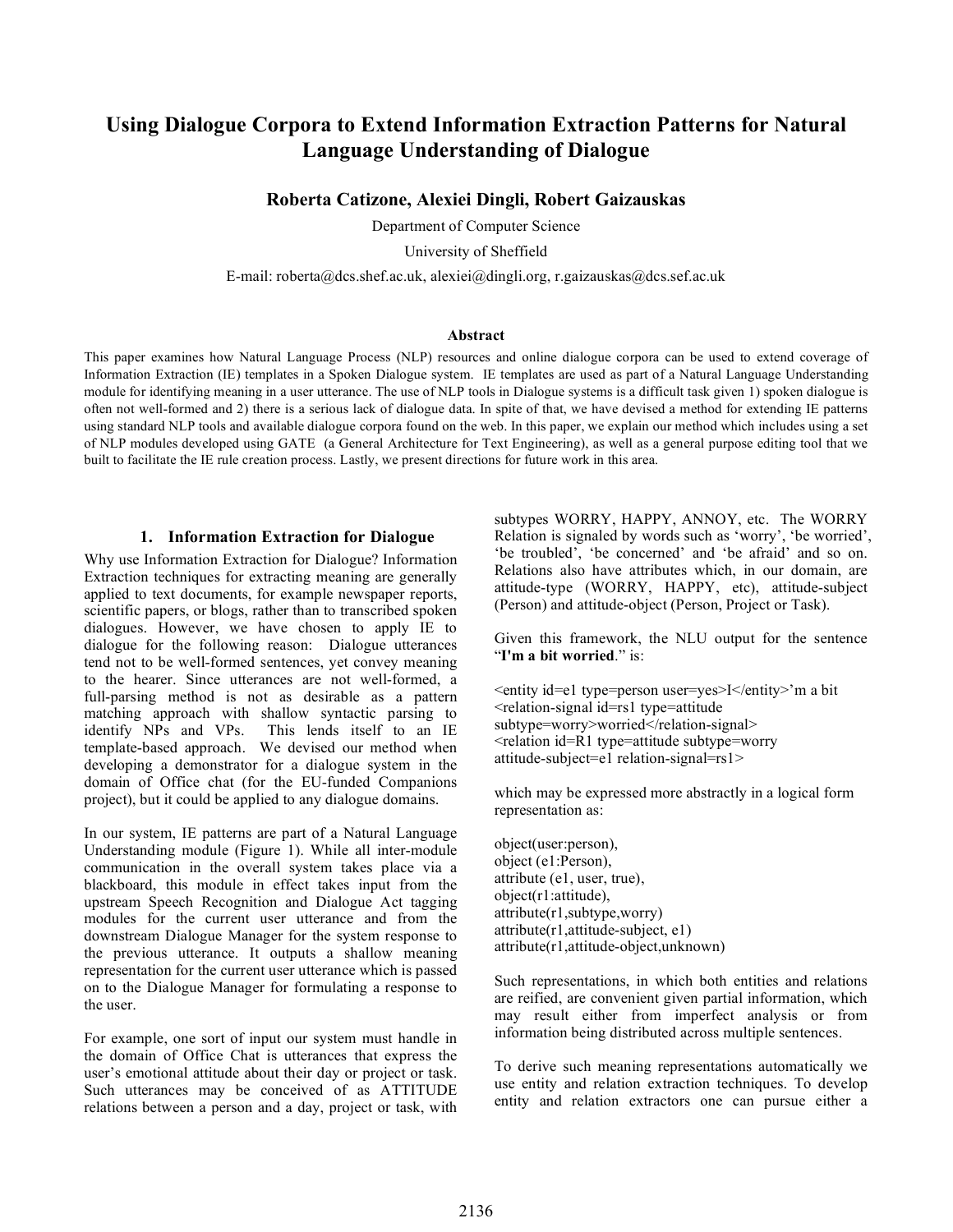manually authored rule-based approach or a machine learning approach. The advantages and disadvantages of being either well-known named entity types or other semantic classes that can be extracted using standard entity



Version 0.1

#### Figure 1 : Natural Language Understanding Architecture

each have been well-explored in the literature (McLeron et al, 2006) (Feldman et al, 2006) (Riloff 1996). Given the impossibility of obtaining significant amounts of annotated training data, we decided to explore a data-driven approach to manually creating rules for our IE system. This paper describes this approach, focusing on relation extraction, including the data sources we used and a special tool we created to support the creation and modification of rules for our system. The outcome is a methodology which supports the rapid development of a wide coverage entity and relation extractors for shallow dialogue understanding.

The existing research on using Information Extraction for Dialogue is more akin to finding database style information (Flycht-Eriksson, 2003) whereas our application to use Information Extraction to extract meaning from Dialogue chat that is not goal-directed is, we believe, novel.

### **2. Overview of the Methodology**

We start by identifying all the Entities and Relations that are significant in our domain and those words or phrases that we believe trigger each Relation – called Relation Signals. We suppose entity extractors exist already – these

extraction techniques. For each relation, we proceed as follows:

- 1. Gather a pool of examples of utterances expressing the relation by searching the data sources (next section) using the trigger/signal words already identified. Negative examples are important here too (example containing the trigger word(s) but not expressing the intended relation.
- 2. Select an example from the pool and pre-process using a pipeline of GATE modules.
- 3. Input the example and associated annotations resulting from the preprocessing into the JAPE editor.
- 4. Manually create a JAPE pattern action rule in the editor by specifying (a) which of the annotations should form part of the pattern portion of the rule and (b) what output annotations should be added by the action part of the rule.
- 5. Run the new rule from 4 over the set of examples and refine the rule by further generalization/specialization to cover correctly as many of the positive examples as possible and as few of the negative ones as possible.
- 6. Remove the examples covered by the rule from the example pool and go to 2.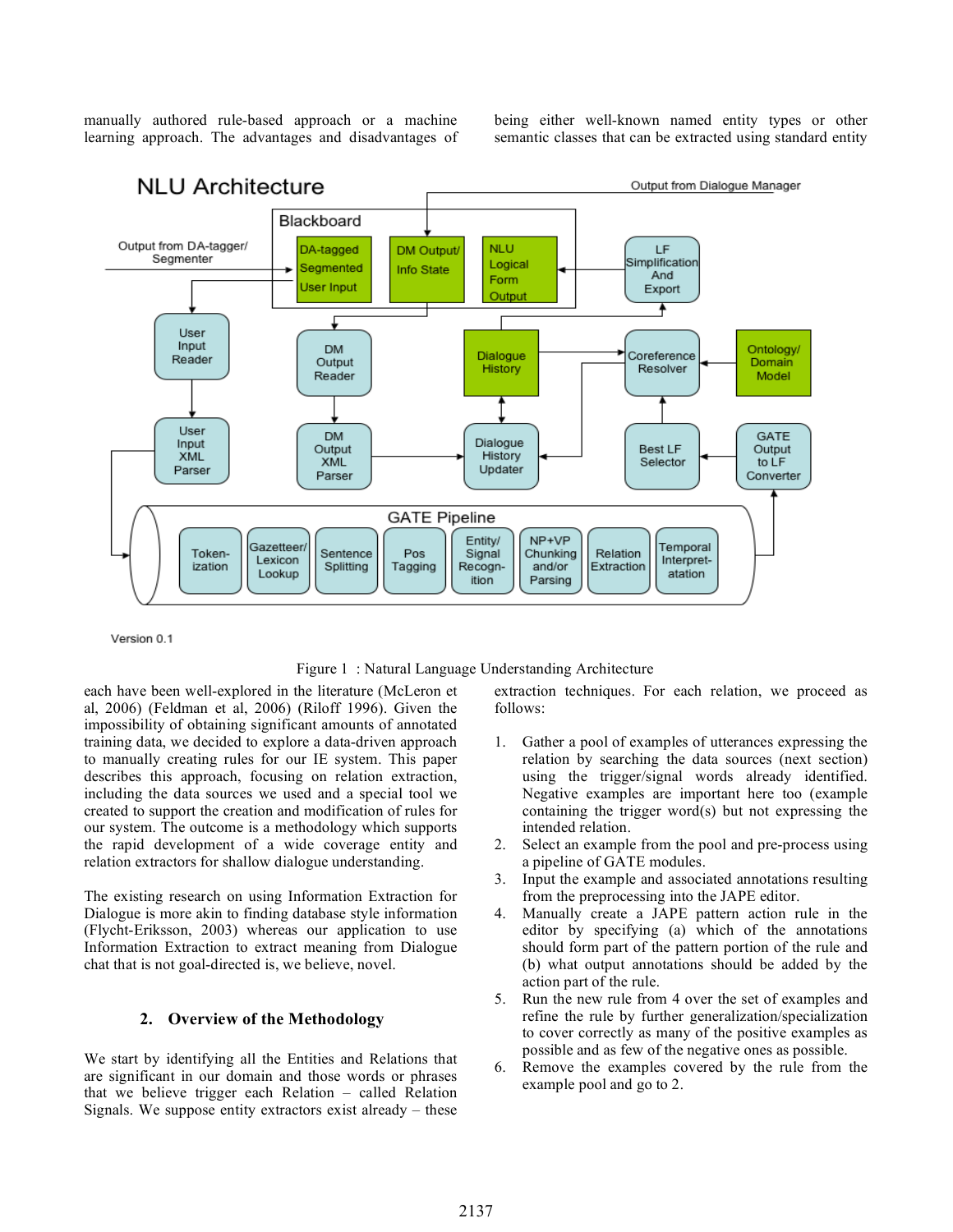Note that this is a classic covering algorithm, well-known in the machine learning community (see, e.g. Mitchell (1997)). Here, however, we employ a human in the loop to carry out the generalization.

### **3. Dialogue Data on the Web**

Once we have manually identified the basic set of Entities, Relations and Relation Signals, we can expand the coverage by finding more examples of dialogue turns (from a dialogue corpus) containing the relation signals for each of our relations. Several useful internet sites that contain dialogue corpora are :

- The Linguistic Data Consortium's corpus of Spoken Office Dialogues<sup>1</sup>:
- The Dialogue Diversity Corpus<sup>2</sup>;
- Saarbrucken Corpus of Spoken English<sup>3</sup>.

We have also done some preliminary work using movie/TV scripts. We have used some of the scripts from the TV series Friends<sup>4</sup> which looks very promising for collecting non-goal driven dialogue turns.

For example, for the ATTITUDE relation discussed above, we found over 200 examples in two dialogue corpus sources.

Here is a sample from LDC corpus of Spoken Office Dialogue:

*Um, th- what would - would - would - what would <Emphasis> worry </Emphasis> me is that maybe we might miss a little detail*

*we're not exactly sure either. So, don't worry too much about it. <Comment Description="while laughing"/> The - It's just self rating.*

*O\_K. So, then in terms of people worrying about, then we can start worrying about how we would*

*And <Emphasis> then </Emphasis> we can start worrying about where to get this input, what -*

*<Emphasis> that </Emphasis> I don't think is <Emphasis> even </Emphasis> worth us <Emphasis> worrying* 

*</Emphasis> about just yet. worry about converting it to* 

*<Emphasis> English </Emphasis> and worry about how it could ex- extract the parameters we need for the <Emphasis> belief-net. </Emphasis>*

*uh, although we haven't worried about this yet, you might wanna worry about something that would*

And here is a sample output from Friends scripts:

Friends15.txt:CHAN*: It doesn't matter. I just don't want to be one of those guys that's in his office until twelve o'clock at night worrying about the WENUS.*

Friends15.txt:RACH*: No. But don't worry, I'm sure they're still there.*

Friends21.txt:Rachel*: Oh God, oh. Great, Monica, y'know what, you could've called, I have been up here, I've been worried...*

Friends21.txt*:*Fake Monica*: Monica, I started my day by peeing in front of twenty-five other women, and you're worried about who's gonna take you to the Big Apple Circus?*

Friends21.txt:Monica*: Well, not... worried, just... wondering.*

Friends23.txt*:*RACH*: No, honey, they're not, but don't worry, because we are going to find them, and until we do, we are all here for you, ok?*

Friends3.txt:MONICA*: No, he'll be fine. It's the other five I'm worried about.*

# **4. Creating Extraction Rules**

Given such examples we then apply our method, as described above in section 2, for creating pattern action rules which match the examples and extract key relational content. Here we describe the creation of a single rule, driven by a set of seed examples.

# **4.1 Preprocessing/Feature Extraction**

First the seed example(s) is passed to a pipeline of GATE (Cunningham et al, 1997) modules which performs linguistic preprocessing, but which may also be thought of as feature extraction. These modules include:

- Gazetteer/Lexicon lookup matches token sequences against pre-stored lists of named entities (person, places, organizations) and lexical items in various semantic categories
- Sentence splitting splits document into sentences
- POS tagging assigns POS tags to each token in each sentence
- Entity/signal recognition  $-$  identifies and types token sequences as entities or relation signals in the domain of interest.

 <sup>1</sup> www.ldc.upenn.edu/

www-rcf.usc.edu/~billmann/diversity/DDivers-site.htm<br>www.uni-saarland.de/fak4/norrick/scose.html

ufwebsite.tripod.com/scripts/scripts.htm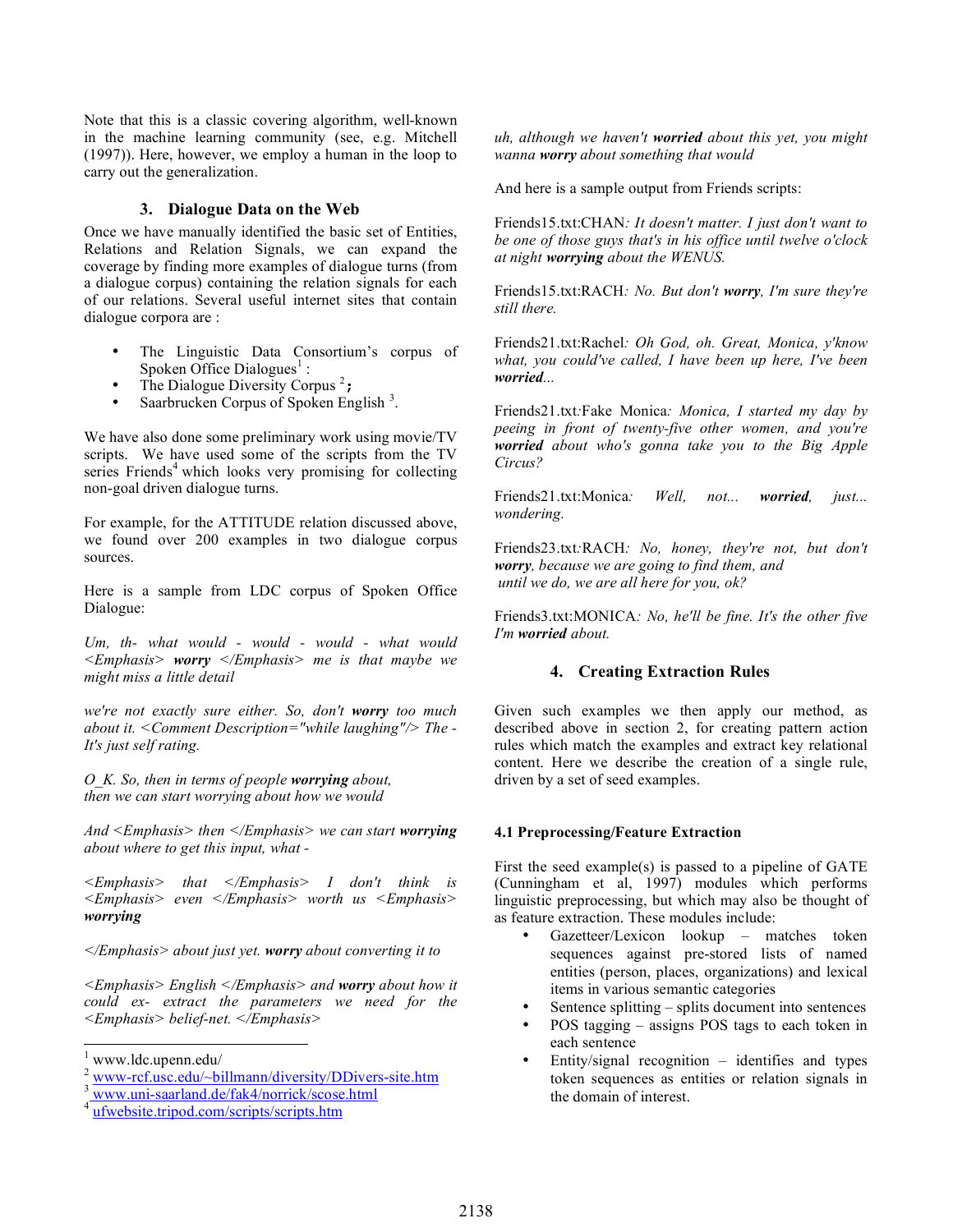- NP+VP Chunk Parser –identifies and types token sequences as NP or VP chunks and determines grammatical dependency relations between words
- $Relation extraction uses evidence from previous$ stages to determine whether there are instances of relations in the domain of interest
- Temporal interpretation interprets information about temporal expressions from the entity recognition stage to assign calendrical time values, where possible, to temporal expressions

# **4.2 The Rule Editor**

The extraction rules are written in the JAPE language – the Java Annotation Patterns Engine is a pattern-action rule language that supports creation of rules that match and add annotations to linguistically annotated data<sup>5</sup>. The rules are created and modified using the JAPE Editor, a tool especially developed for the current application.



Figure 2 : Jape Editor Graphical User Interface

The editor (as seen in Figure 2) is composed of three parts; the top part is the input box where the user is requested to enter a textual example. Apart from entering a sample sentence, he is also asked to highlight with the mouse which of the elements needs to be extracted by the algorithm. As soon as she is done and the "Process Text" button pressed, the sentence is sent to the GATE pipeline and passed through the various functions described earlier. The whole extraction rule process, including preprocessing, is actually controlled from within the JAPE Editor.

This brings us to the middle part of the rule construction grids - made up of three grids. The middle grid represents the analysis performed by the GATE pipeline on the word selected in the top window by the user. This might include the part-of-speech value of the selected text, semantic annotations (such as if the word is actually the name of a person), etc. The other two grids perform exactly the same function but they show only the analysis for the text before the selection and the text after the selection. So if we look at the example sentence "The deadline is Friday." where Friday was selected, the first grid would show the processing for "The deadline is ", the middle grid would show the processing for "Friday" and the last grid would simply process the full stop found after the word Friday. If we just focus on the middle grid, we'll find a variety of information such as the fact that Friday is a word, it starts with a capital letter, etc. This kind of information is so general that it is useless for building the Information Extraction pattern, so these features are simply discarded by the user. To discard such information, the user simply right clicks on the mouse and selects the delete option. The system offers various options in its menu, such as the facility to modify the existent values, add new conditions, etc. If we go back to pruning the output of the IE, we immediately notice that the semantic tag which links Friday to a date is a rather important clue, so that is retained as can be seen in the diagram (Fig 2). The user continues pruning and modifying the pattern until she is happy with the result. However, the effectiveness of such a rule can only be evaluated on a test corpus.

This is the role of the last box in the interface, which is the testing box whereby the rule is tested on a set of documents containing examples from the test corpus. Essentially, the user simply presses the Test button and the rule constructed through the interface is automatically applied to the document set in a specified directory. The result is shown in the adjacent box together with the name of the document from which it was extracted.

Once we obtain a simplified rule from the system, we then need to bootstrap with more examples. To achieve this, our dialogue corpora are used to find further examples. As mentioned previously, we are not limited to traditional dialogue corpora, but are also looking at film/tv examples found on the web. These are a rich source of conversational dialogues, albeit, they mimic real world dialogues within a particular genre : humor, drama, tragedy, etc. Nonetheless, they still contain a series of important examples which can be used. To identify/organise the newly collected examples, a concordance module is used to align the examples by the Relation Signal. With these new examples, we make use of the newly generated rule and we try to generalise over further examples. The idea is that from a base rule, we will be capable of covering more examples using simple modifications of that rule. This is something we learned from experience because when we handcrafted the rules, it

 <sup>5</sup> See http://gate.ac.uk.